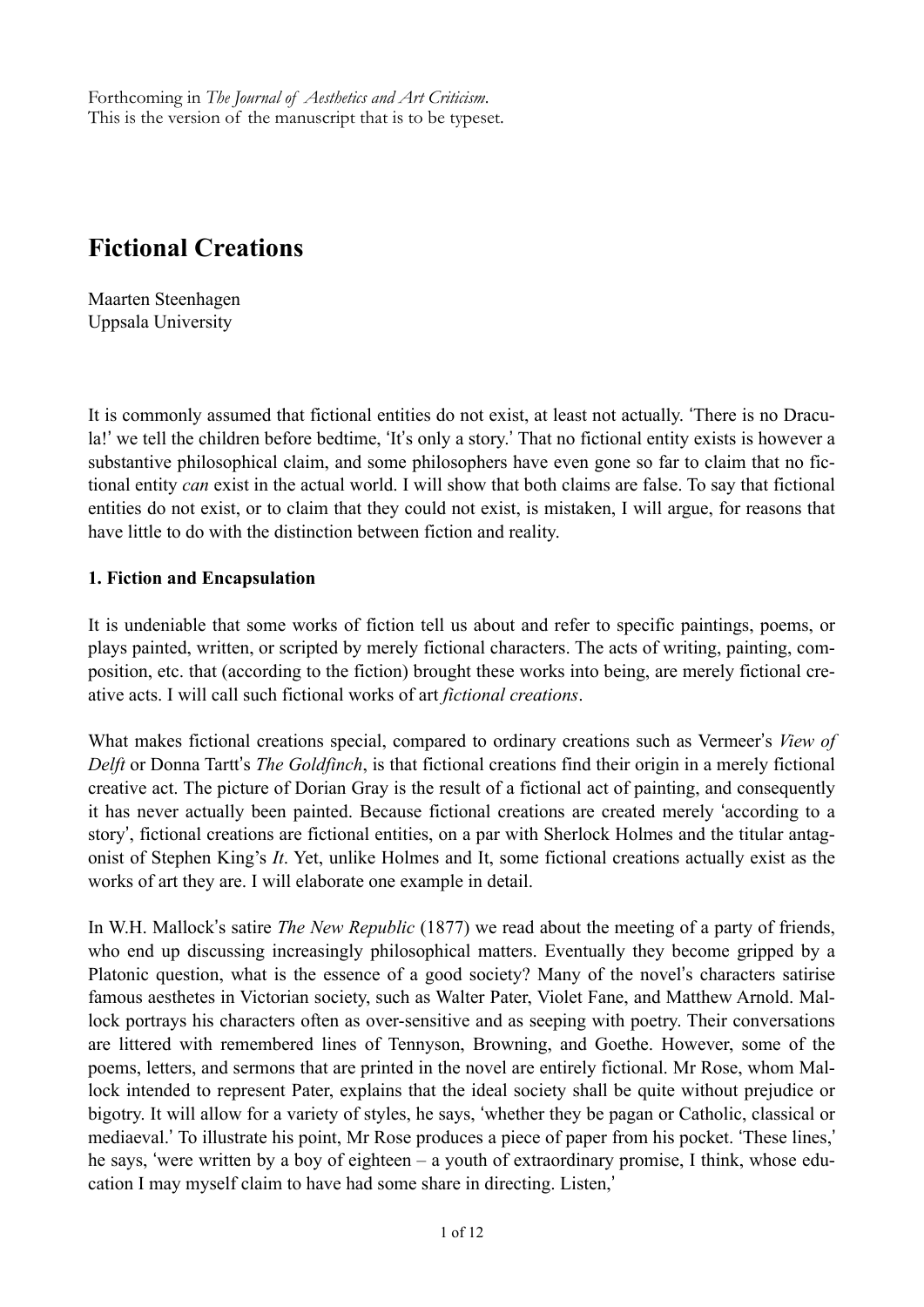Three visions in the watches of one night Made sweet my sleep – almost too sweet to tell. One was Narcissus by a woodside well, And on the moss his limbs and feet were white; And one, Queen Venus, blown for my delight Across the blue sea in a rosy shell; And one, a lean Aquinas in his cell, Kneeling, his pen in hand, with aching sight Strained towards a carven Christ: and of these three I know not which was fairest. First I turned Towards that soft boy, who laughed and fled from me; Towards Venus then; and she smiled once, and she Fled also. Then with teeming heart I yearned, O Angel of the Schools, towards Christ with thee!

When Mr Rose puts away the paper he expresses his approval of the sonnet to Miss Merton, one of his interlocutors. It captures the true spirit of modern aestheticism, he says – the spirit in which the architects of the ideal state will set to work.

The eighteen year-old poet who composed the sonnet for Mr Rose remains unnamed in the novel, and it is also unclear if the poem has a title. I will refer to the poem as *Three Visions*. Mr Rose's gifted student does not actually exist. Nor could he actually exist, it seems, for the undergraduate author of *Three Visions* is a purely fictional person, and fictional people cannot also exist actually. Also the piece of paper on which the sonnet was drafted, and that was handed to Mr Rose, probably as a gesture of fondness, is a merely fictional piece of paper. The composition of the poem, an event that is part of Mr Rose's backstory, inherits its fictionality from the boy of eighteen who carried it out (cf. Nolan and Sandgren 2014: 616). Therefore, *Three Visions* is a fictional creation. But does it follow that it is necessarily a merely fictional entity, or can *Three Visions* exist actually?

Many assume that individuals that find their origin in a fiction are 'encapsulated' in that fiction, or at least in the world of fiction. Such originally fictional individuals haven't migrated from the real world into a fiction (as can be said of Napoleon, who figured in Tolstoy's fiction *War and Peace*), but are pure inventions of the literary imagination. When we tell children that *Dracula* is only a story, we build our words of comfort on the assumption that what is purely imaginary isn't real. Even stronger, it is not just that Count Dracula doesn't happen to exist actually, it is commonly assumed that he *cannot* actually exist because he is an originally fictional individual. The credo is that what happens in the fiction, stays in the fiction. This 'Encapsulation Thesis' underpins many of our beliefs and theories about fiction, and I think it is a philosophically interesting thesis.

Encapsulation Thesis: originally fictional individuals cannot exist in the actual world

The possibility of fictional creations such as *Three Visions* presents us with potential counterexamples to the Encapsulation Thesis.

Note, the Encapsulation Thesis, as it underpins beliefs and theories, does not rule out that Dracula actually exists as a *fictional character*. Some authors have wished to claim that fictional characters actually exist, as some sort of cultural construction (e.g. Thomasson 1999). Such realism about fictional entities is compatible with the idea that Dracula is harmless to us, because according to the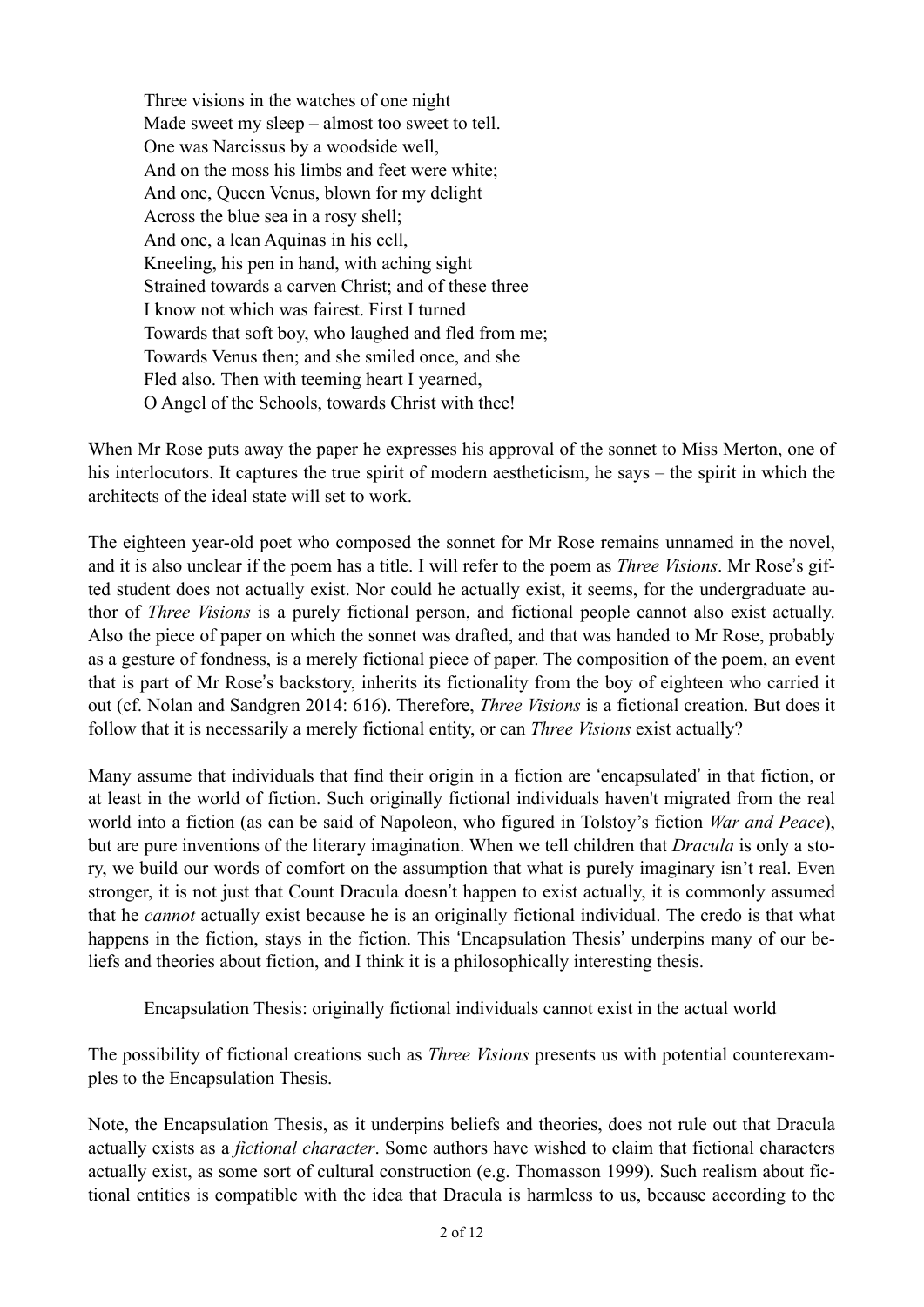realist Dracula can actually exist *as a fictional character*. The Encapsulation Thesis should be read as denying that Dracula can actually exist *as a blood-guzzling monster*. And it is only things like monsters that we should be afraid of, not fictional characters.

Two other points of clarification are in place. First, fictional creations are works written, created or invented within a fiction. We should not confuse the notion of a fictional creation with the notion of a *work of fiction*. The latter denotes stories or narratives that, for aesthetic effect, do not conform to how things are. Works of fiction belong to the genre category 'fiction' (for a good discussion of the concept of a work of fiction, see Friend 2012).

Second, it is also not the case that all fictional creations are works of fiction. In Mallock's novel, a certain Doctor Jenkinson delivers an improvised sermon to a flamboyant congregation. We should count that sermon as a fictional creation, assuming that Jenkinson wrote it, according to the story, and that Jenkinson himself is fictional. But given that it is a sermon, what Jenkinson wrote isn't a fiction. Furthermore, it is also not true that all fictions that occur within fictions are fictional creations. Robin Le Poidevin uses the term 'embedded fiction' to refer to fictions within a fiction (1995: 227). As an example, he mentions Ronald Harwood's *The Dresser*, which is a play containing some scenes from Shakespeare. Those scenes are fictions also according to the story of the play, but they are not presented as written by someone who just belongs to the story – they are presented as being written by Shakespeare. They are embedded fictions, but not fictional creations.

With these clarifications in mind, we should accept that some embedded fictions can be fictional creations. Examples are easy to come by. Think of the stories told by the fictional protagonists of *Arabian Nights* or of the play *The Murder of Gonzago* (or *The Mouse Trap*) that is staged in Shakespeare's *Hamlet*. But other works of fiction, such as Shakespeare's *Hamlet* itself or *The New Republic* written by Mallock, are clearly not fictional creations. They are actually authored novels or plays.

I claimed that the possibility of fictional creations presents us with potential counterexamples to the Encapsulation Thesis. It seems obvious that works written or composed in a fiction can be printed, recited or performed inside that fiction. Many stories are about people performing plays, or singing songs, where those plays or songs find their origin in the fictional stories themselves. I have already mentioned *Three Visions* (a poem fictionally recited) and *The Murder of Gonzago* (a play fictionally staged), but additional examples are easily found. Think for example of the *Vinteuil Sonata*, a fictional musical work that is performed in Marcel Proust's *In Search of Lost Time*. There does not seem anything strange or incoherent about imagining an entirely fictional person composing a sonata and playing it to an audience, or conceiving of a merely possible Oxford undergraduate student writing a sonnet for his tutor (see also Hayaki 2009).

To my mind, it seems just as obvious that such a work can be performed to an audience outside the story. And here I do not mean to an audience in another fiction, as when a fictional entity that originates in one corpus makes a cameo in another fictional work, as it were. No, I mean that a fictional poem, play or piece of music could just as well be recited or performed by actual people, to an actual audience, at an actual poetry night, say, on the Monday evening of March 2nd, 2020.

On the face of it, *Three Visions* seemed a merely fictional poem, just as Dracula, a vampire, is not a 'real' vampire. Yet if we saw someone on a stage reciting *Three Visions* from memory, giving voice to its lines and expression to its sentiments, wouldn't we be willing to accept that we were listening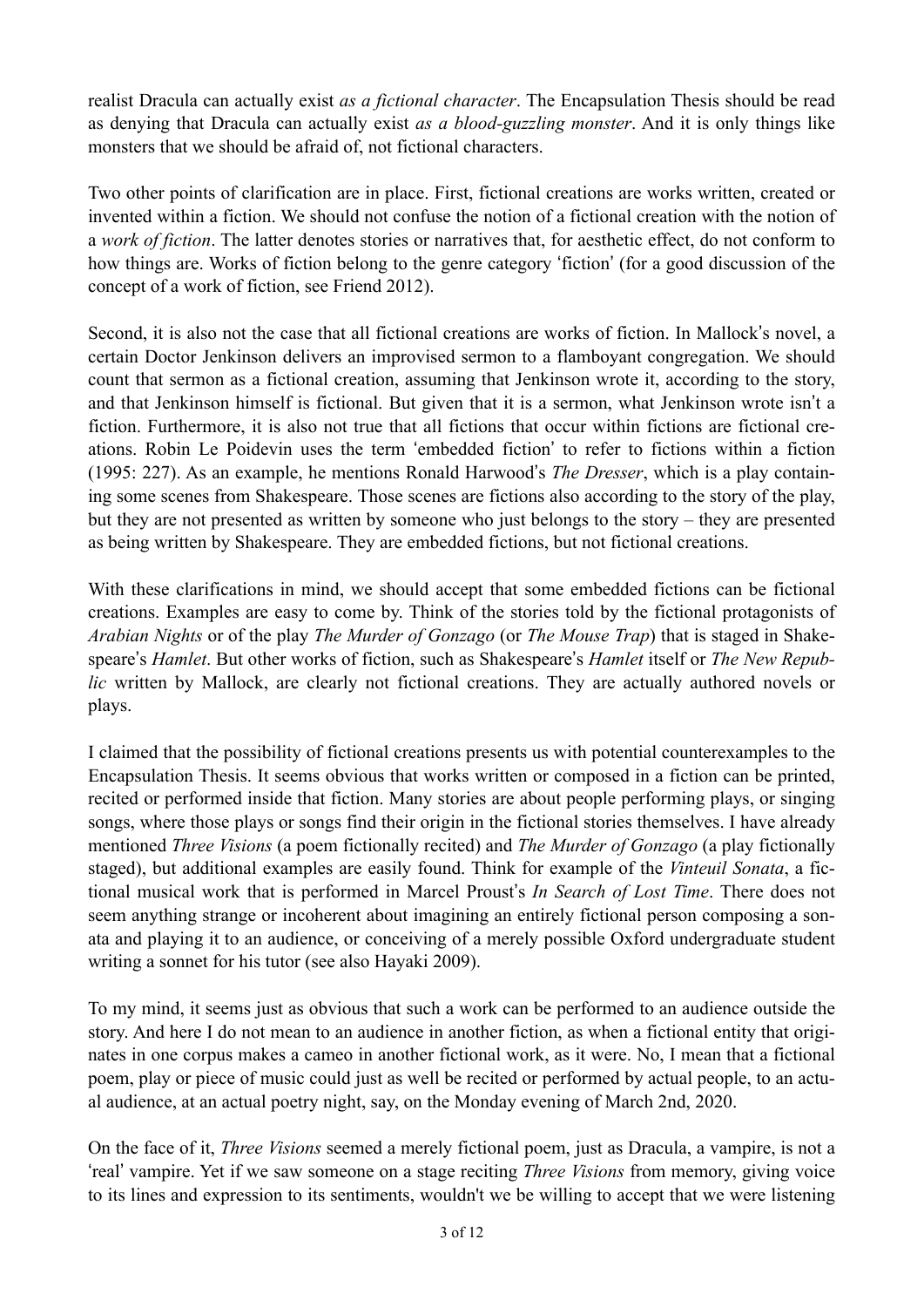to a reading of *Three Visions*? Or, closer to your present situation, wouldn't you accept that the sonnet I reproduced a few paragraphs back was *Three Visions*? And isn't this just the poem composed by that unknown student of Mr Rose in Mallock's story? I think the answers to these questions should be affirmative. But this means that a fictional individual can, and in fact has, transferred into the actual world.

## **2. Authorship in fiction**

At this point a critic could object that we have been too quick in our attributions. No eighteen-yearold Oxford undergraduate wrote *Three Visions*. Mallock did. Of course, this critic – is it you? – will say: 'It is true that *in the fiction* that Oxford undergraduate composed the sonnet, but in reality it was Mallock who did so'.

If what this critic claims were true, then *Three Visions* would have originated in an actual act of composition, one undertaken by Mallock. And that is the crucial fact that would mean *Three Visions*  isn't a fictional creation at all. It would be Mallock's poem, a poem actually written by an actual writer, only to be embedded in a fiction. And of course, reproducing or reciting a poem that was actually written by an actual writer does not count as a counterexample to the Encapsulation Thesis. This objection needs to be addressed.

It is true that the thought that Mallock composed *Three Visions* may seem attractive at first. But any such attractiveness disappears once we pull apart some ideas that are easily confused.

To begin, it is no general truth that in order to write a story about a work, you also need to author that work. True enough, all poems have some author, just as all paintings were painted by someone. But sometimes these authors or painters are merely fictional. Just as someone can paint a picture of a book without writing a book, a writer can write a story about a painting without ever touching a brush. This is just to reiterate that there can be fictional creations: that some stories can be about originally fictional works of art, where an originally fictional work of art is a work of art that was not actually created. That there can be fictional creations in this sense is uncontroversial.

Accordingly, the critic must have something more specific in mind. What the critic must have in mind is that Mallock at some point sat down to arrange and write down the specific collection of words that constitutes *Three Visions*. Mallock's novel does not only refer to and describe *Three Visions*, the novel incorporates the very words and lines that make up the poem. Therefore, the critic urges, Mallock's act of writing those lines couldn't have been anything else than the act of authoring *Three Visions*.

But this is not true either. First of all, there is no general principle that says that whenever someone arranges and writes down a collection of words that form a poem, they are also and thereby the author of that poem. If I write a biography of Oscar Wilde and I decide to write about his poem *Ravenna*, perhaps letting one of Wilde's close friends recite portions of it in my narrative, I may also find myself writing lines of verse while drafting my manuscript, in much the same way Mallock did. Yet it is clear that I am not the author of *Ravenna*.

Of course the critic might say that this again misses the point. Wilde's poetry already existed well before biographies about him were written, and so Wilde's biographers solely *reproduce* his poems when they overtly incorporate them in their biographies. In the case of *Three Visions*, the critic in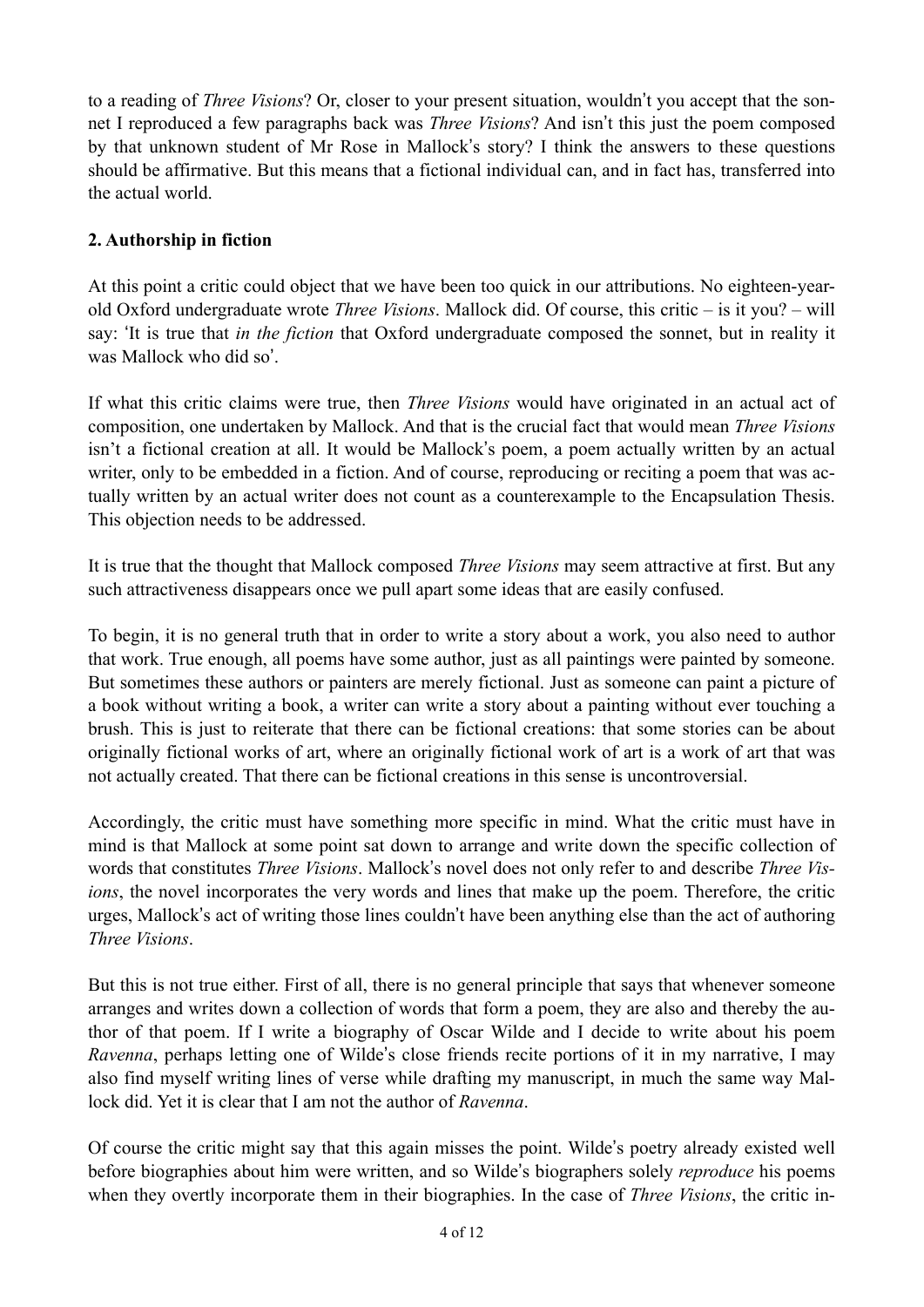sists, with Mallock's act of composition of those lines the poem was authored, because prior to Mallock's writing those lines, *Three Visions* simply did not exist.

This response brings us to the heart of the objection. Ultimately, the critic relies on an illegitimate move from what is actually true to what is true according to a fiction. This is because the critic must assume that when Mallock wrote the lines that make up *Three Visions* while drafting his novel, he created the poem because *no one else had yet done so*. But that no one else had done so is only partly true.

It is true that no one had *actually* composed the poem Mallock wrote down. This should have been obvious all along, given that *Three Visions* so clearly seems to be a fictional creation. However, what the critic must assume as well, and without good reason, is that, if no one had in actuality composed the poem, then no one had composed that poem according to the fiction Mallock was working on. This is clearly false. The poem Mallock included in his manuscript had been composed by one of Mr Rose's students (at least according to the story), and this student had done this (again, according to the story) long before Mr Rose produces the piece of paper and recites *Three Visions* to Miss Merton. It is perfectly consistent to suppose that by the time Mallock came to write Mr Rose's recitation of the poem, it was true *according to Mallock's story* that this poem was written by one of Mr Rose's undergraduate students. What Mallock did was commit to paper a poem that, according to his story, had already been composed by Mr Rose's undergraduate student.

We may suppose that all poems have some author, and may suppose that according to the fiction one of Mr Rose's students wrote *Three Visions.* We may also suppose that no one actually wrote *Three Visions* before Mallock wrote down the lines that make up *Three Visions.* But from these assumptions it is logically invalid to infer that Mallock himself was the actual author of *Three Visions.*  For all we know no one in actuality wrote the poem—something that should not even be surprising, given that *Three Visions* is a fictional creation.

Of course this does not mean that Mallock had no role to play in the story's fictional creation. He obviously did. It was Mallock who imagined *The New Republic*'s story about this group of aesthetes in the first place. So it should be clear that Mallock's writing the lines that make up *Three Visions* was only possible because of an overarching (and aesthetically impressive) imaginative project. And with regard to the poem specifically, Mallock's creative contribution was to write a story that was in part about *Three Visions*. In writing this story, he ended up writing about the poem too, and by reproducing the poem when drafting Mr Rose's speech to Miss Merton, even made *Three Visions* quite explicitly part of a fictional world.

It is only in this broader sense that *Three Visions* originates with Mallock, as part of a novel he wrote. And it is for this reason that in many situations we would be right to give Mallock credit for it. Ultimately, it was a fictional world that sprung from his imagination. But this doesn't make Mallock the author of *Three Visions*. As it happens, Otho Laurence, who in the novel represents Mallock himself, at some point even says, 'I don't think I ever wrote any original poetry' (p. 203). (This happens when Lady Ambrose is reading out one of Laurence's own published poems, which Mr Rose points out is in fact a translation of Euripides's address to Artemis of Hippolytus.)

Where does that leave us? I have suggested we can actually recite or print a fictional creation such as *Three Visions*. If one can actually reproduce a fictional creation – it doesn't matter in what form –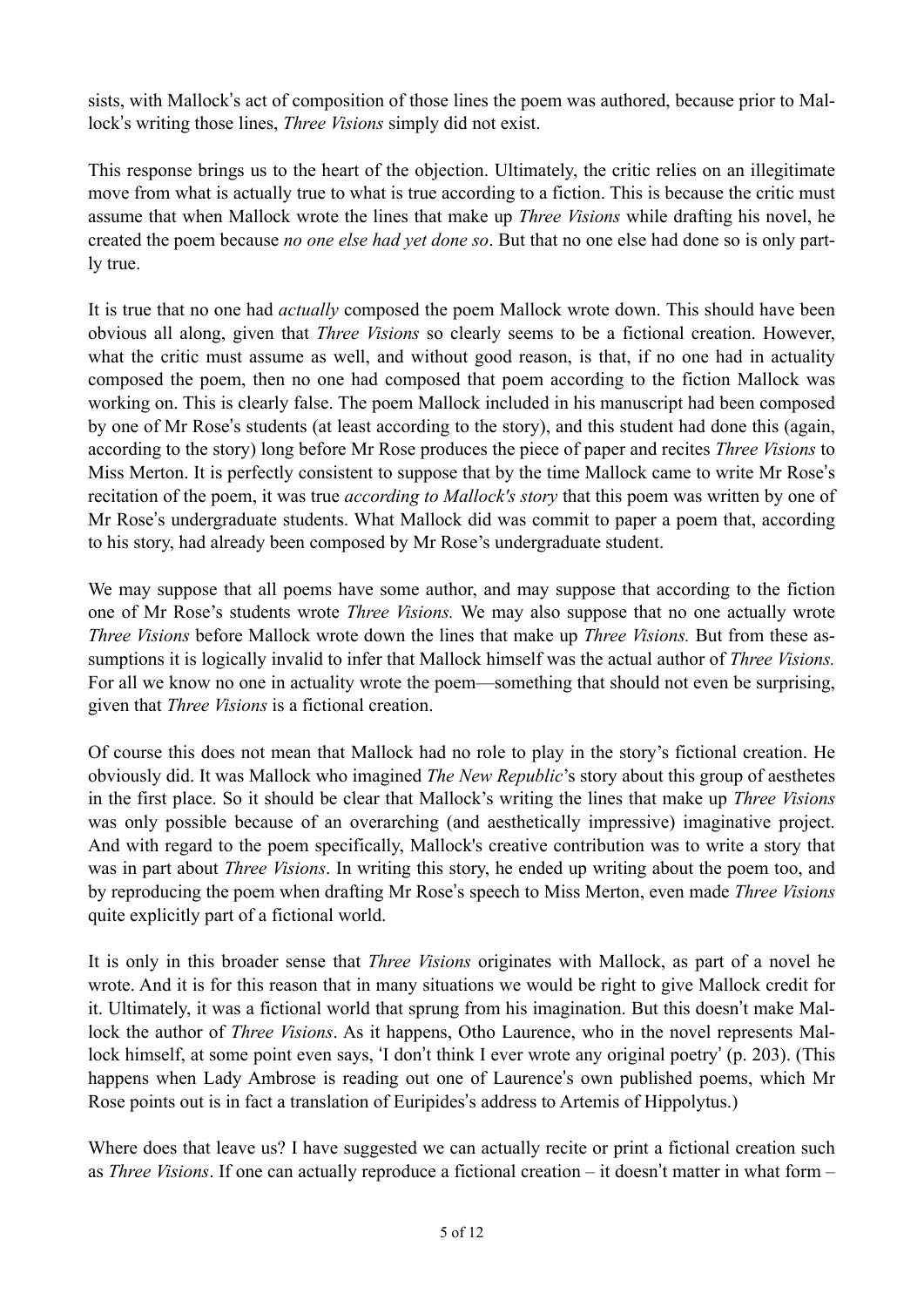then a fictional individual can exist actually. But the Encapsulation Thesis entails that no fictional individual can exist actually. All *ficta* are supposed to be encapsulated in the world of fiction.

No doubt it remains prudent to get children to believe the Encapsulation Thesis, as it certainly makes them sleep better. But as a philosophical thesis about fiction, the thesis is untenable.

### **3. Individuals, repeatables, scripts**

Is that the end of the Encapsulation Thesis? There may seem to be another way out. Let us consider this for a moment.

Someone critical of what I just said could object that all I have identified is the *appearance* of fiction-to-reality transfer, and not the real thing. They think that a poem we actually recite can at best resemble the poem Mr Rose's student wrote, even resemble it very closely indeed. But resemblance is not yet identity. Despite appearances, it may not be the same poem. We may of course call the actual poem by the same name as the fictional poem, and even believe that it is the same poem, yet the critic I here foresee brings in that, nonetheless, it simply cannot be the same play.

How can they make this clearly metaphysical conjecture with confidence? This may be because we readily conceive of plays, of works of art more generally, as *individuals*. Indeed, I assumed that *Three Visions*, as a work of art, is an individual, be it one that finds its origin in a fictional world.

It wouldn't be entirely misplaced to emphasise that fictional creations are individuals. Any individual is an entity uniquely placed at a point in time and space. It can only travel, grow, be moved or reproduce itself into places and times connected with a point it occupied. Assuming that each fiction, or perhaps the world of fiction as such, comprises an entirely separate historical setting in its own right, it seems impossible for originally fictional individuals to leap from fiction into reality. This is because there is no continuity between these two realms. Because a purely fictional narrative unfolds in a distinct universe, so to say, there are no spatio-temporal paths between such a fictional universe and the actual one, and so the history of a fictional individual can never extend into the actual world.

These metaphysical presuppositions about the individual might explain the critic's confidence. And there is something to this. But the observation can only be confidently developed as an objection to my argument if an over-generalisation is made. And I see no reason to accept that over-generalisation. Let me explain this.

It is worth bringing out what is right about the observation. Individuals, at least as they are commonly conceived, are intimately tied to their historical setting. Think of buildings. Buildings are built at some point in time, and at specific locations. Such spatiotemporal facts about a building are essential to it. If we know of a building *x* that it is located at a time and place in which building *y* is not located, we can safely conclude that building *x* and building *y* are distinct. The Japanese *Hausu Ten Bosu* is a theme park known for its replicas of Dutch houses. But no matter how hard the park's designers try, they will never manage to build one of the buildings erected in Holland during the Golden Age. Any degree of resemblance between them is simply irrelevant to questions of numerical identity. And there is a symmetry here: for the same reason, an originally fictional building cannot ever exist in the actual world.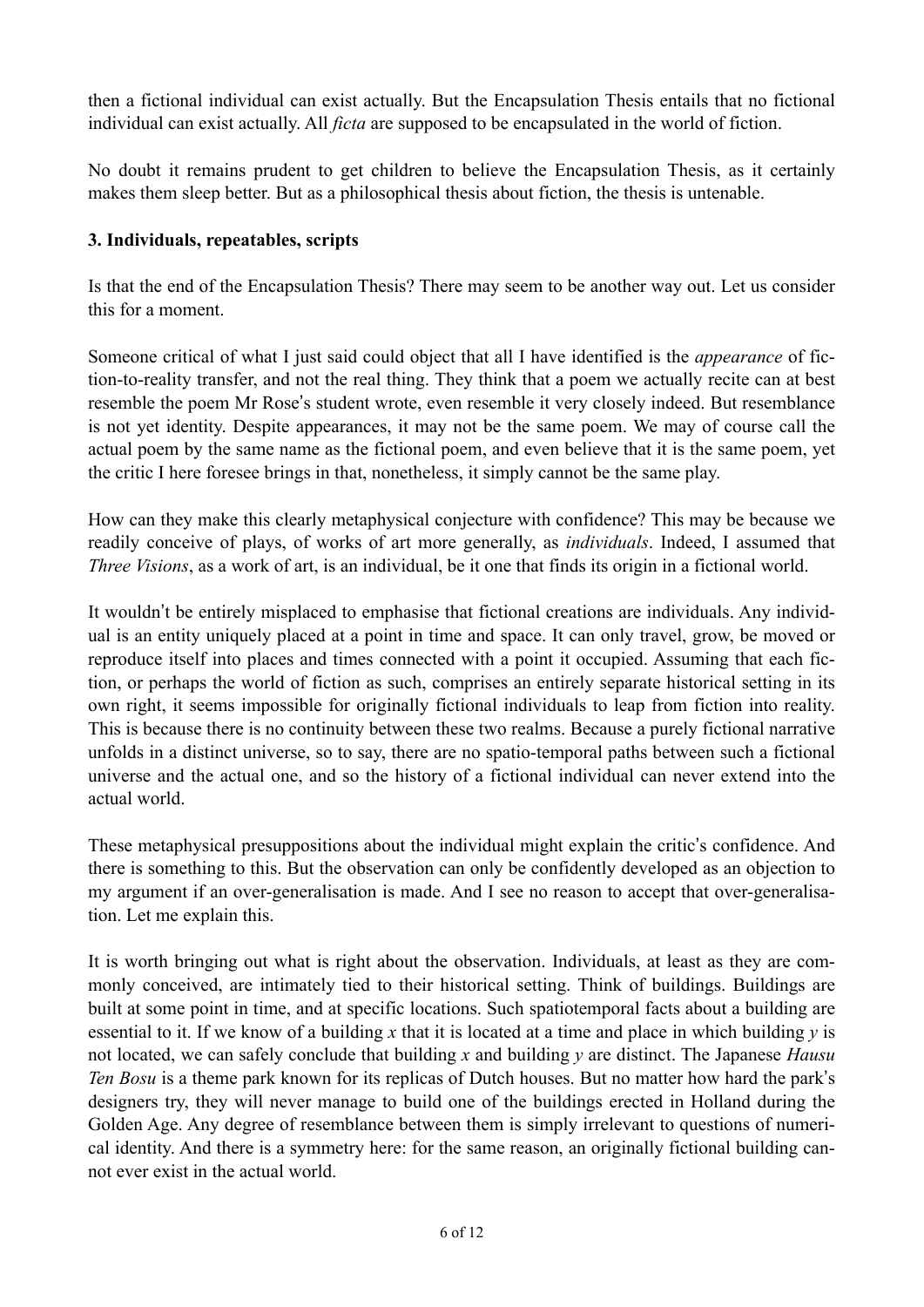However, a play is not just any sort of individual. It is a repeatable individual or, in P.F. Strawson's way, a *type* (Strawson 1959: 231). What is philosophically significant about types is that multiple 'tokens' of the same type can exist simultaneously in entirely separate locations without any difficulty. When this happens, we may say that a single thing (the type) is found in many places (the locations of its tokens). Think of how both of us can at the same time have the £5 note in our wallets. Here we have one individual (i.e. a type, the £5 pound note), existing simultaneously in entirely separate locations.

Given that poems and plays are types, it could be thought that their repeatability liberates them from their historical situation. Put differently, it could be thought that the objection presented above can be defused by pointing out that poems and plays are not just individuals, but repeatable individuals, and so it simply lies within their nature that they can exist both in and outside a story. Yet I think this response would be too quick. The current objection nicely brings out that point. For, even types, as repeatable individuals, seem to be confined to their historical setting in a way that still seems to confirm the Encapsulation Thesis.

Take an etching, for instance. Etchings are types, repeatable individuals. Two museums can have the same self-portrait by Rembrandt in their print collections, because both may have been able to get hold of different impressions (tokens) made from the original copper plate. Yet, there is no way you can hang a print in your house pulled from an etching done by a merely fictional character. Why not? Well, for it to be such a print, the paper on your wall would have had to have touched a merely fictional etching plate. Impossible! Touching requires just that kind of historical path that is unavailable to a creature of fiction. And this I think is the grain of truth in the Encapsulation Thesis.

So the critic does seem to have a point. Earlier I suggested that there seems to be no good reason why some actual poetry lover could not burst out and recite *Three Visions*, or include it in her collection of Victorian sonnets. The critic now thinks to have such a reason: individuals, even repeatable ones, are tied to their own historical setting in a way that forever confines them to this setting. It seems that individuality trumps repeatability.

This is almost entirely correct. Yet it overlooks the role of notation or scoring. At least on a plausible and widespread understanding of repeatable individuals, not all instances of them depend on such moments of physical touching, on a spatiotemporal path from original to print, cast, or reproduction. As we typically conceive of them, all repeatable works allow for further instances of those works to be generated *either* by mechanically copying from existing instances (e.g. from an original or mould), *or else* by producing instances by following a set of guidelines or recipe (cf. Walters 2013). Accordingly, even if we cannot mechanically copy a fictional creation, we may still be able to generate instances of it by following a set of guidelines or recipe, if these are available. (I should note that this does not require assuming a Platonism about types, according to which types are a kind of universals, such as developed by Dodd 2007. Universals also allow their instances to be spatiotemporally isolated, but in addition they exist without being created. Types, as I conceive of them, are created individuals.)

It is important to keep sight of the fact that notation or scoring makes it that created types such as plays, poems, sonatas and the like are a special sort of repeatable individuals. They are *allographic*, to use Nelson Goodman's term (but without accepting the specific theory of work identity he builds on top of it). Even when fictionally created, allographic repeatables can be printed, performed or recited in real life, as long as their fictional scores or scripts are accessible. And for some fictional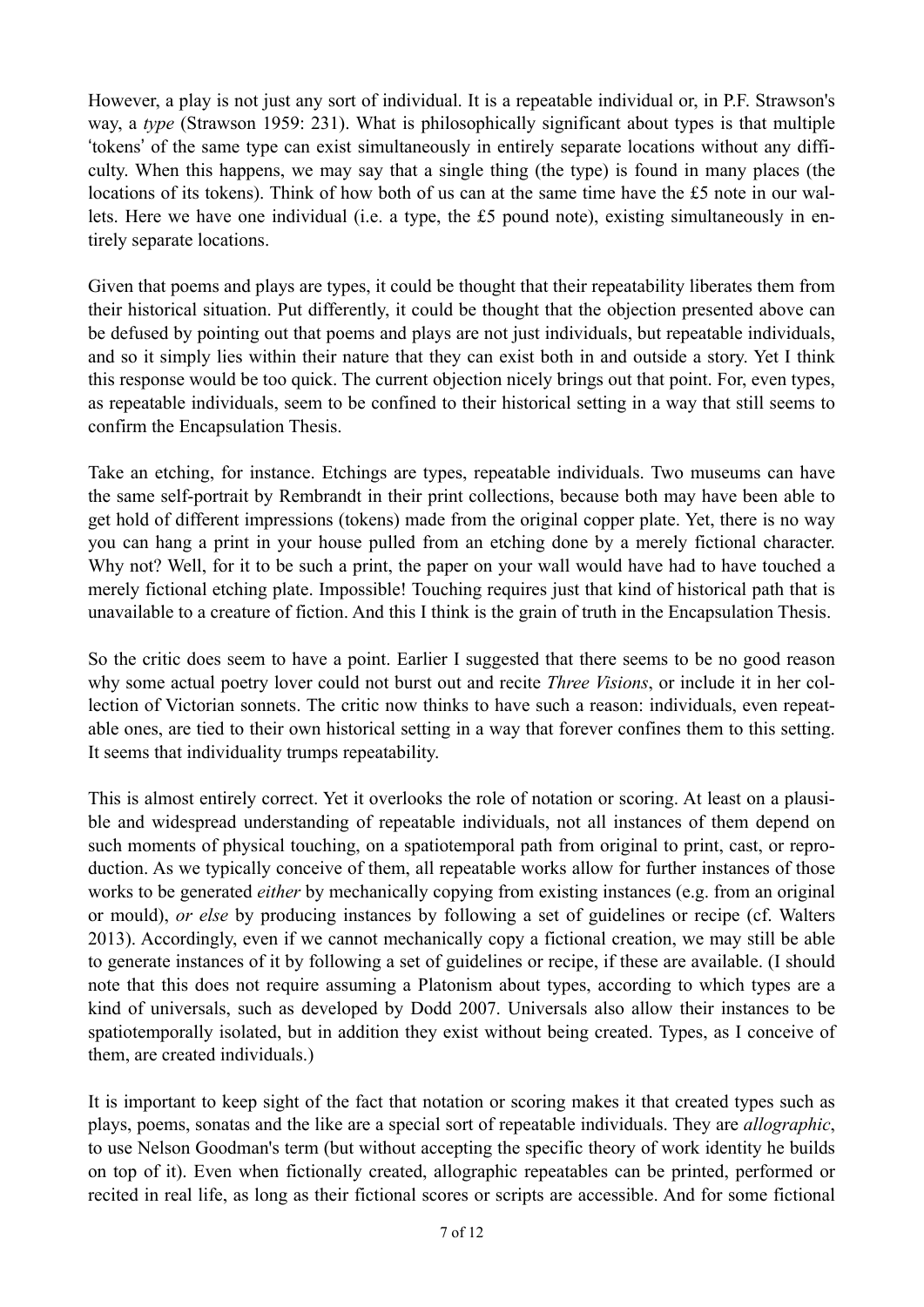creations, such scores or scripts may be accessible. An author, for example, can write about them in a novel. Ultimately, then, notation trumps individuality.

#### **4. Real-word immigrants**

I have shown that the Encapsulation Thesis faces counterexamples. This is not because fictional creations can be repeatable individuals, but, more specifically, because they can be repeatable individuals of the allographic sort. That is, they can be individuals created at a specific point in a fictional history that allow for instances to be generated in light of a set of rules or following a procedure. This liberates them, at least potentially, from their original fictional setting. All that is required is that someone (fictional or not) pick up the task of following the rules or instructions, or of executing the relevant procedures. This entails that fictional creations can break free from their spatiotemporal setting in a way that is impossible for other sorts of individuals, such as people, buildings and etchings.

If this is right, then potentially some of the individuals we can find in the world around us may have originated in a merely fictional world. To stretch somewhat the terminology suggested by Parsons (1980: 51–52), it is possible for the actual world to contain 'immigrants', individuals that came into existence due to what happened in a merely fictional story. Native to some fiction or other, such immigrants would have found their way into the real world because someone generated an actual instance of them, for example by performing a fictional play, or reproducing a fictional poem.

I should emphasise, the range of possible real-world immigrants is restricted. At least on the basis of what I have said so far, we have only reason to point to possible candidates that fall into the specific allographic class of repeatable individual. My argument doesn't set Dracula free, for instance, and neither the portrait painted of Dorian Gray. In the next section I want to consider one way of pushing the argument one step further.

### **5. Embodiment and type existence**

As I formulated the Encapsulation Thesis, it maintained that fictional individuals do not and cannot exist in the actual world. This is untenable as a general thesis, because, as I have shown, we can find counterexamples. My argument so far thus only builds on examples of such real world immigrants – by reproducing *Three Visions* here I have released the poem into the actual world, thereby establishing the point. This is enough to undermine the Encapsulation Thesis, which denies the possibility of real world immigrants.

Yet if we replace one of my argument's premises with a stronger version, we can use the argument to establish that some fictional creations actually exist *regardless of whether anyone actually reproduces them or not*. In other words, it would show that simply by figuring in a fictional work in a certain way can be enough for a fictional creation to exist as a work in the actual world.

This may seem surprising, but the point is easily illustrated with an example. *The Murder of Gonzago* (or *The Mouse Trap*) is a fictional play that is performed in *Hamlet*. Moreover, we may assume that the script of *Hamlet* gives enough information about *The Murder of Gonzago* for an actual theatre company to stage the play in an actual theatre. Actually performing the play would be enough for the the play actually to exists: a repeatable work actually exists if some instance of that work actually exists. But could it be that it existed even before that, just in virtue of the completion of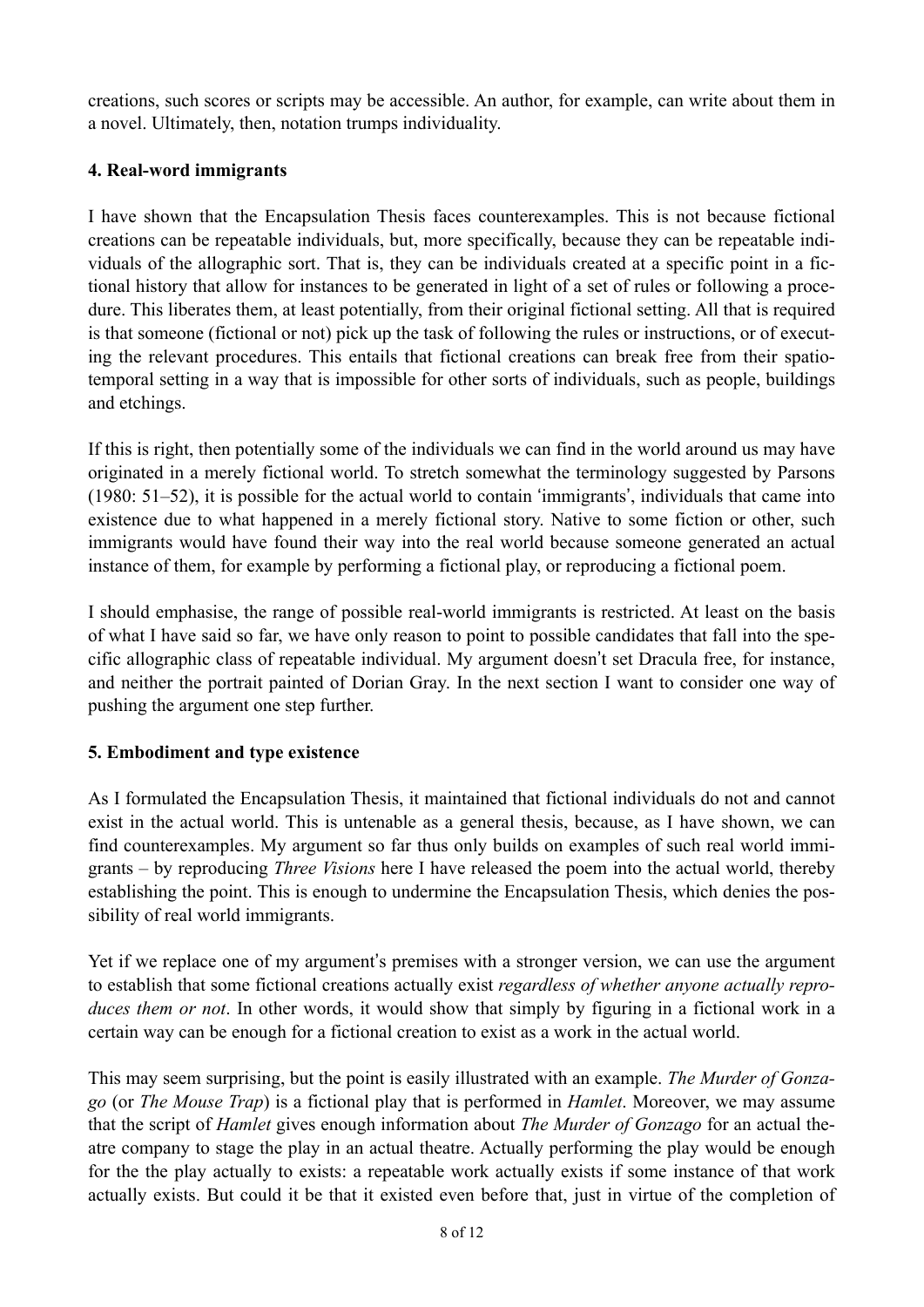*Hamlet*, the play that contains the play? Although it may seem far-fetched at first. I think there's some reason to take also this seriously. To see this, it is helpful to look more closely at the premises of my earlier argument, as it applies to a play like *The Murder of Gonzago*:

- 1. *The Murder of Gonzago* is a fictional individual
- 2. *The Murder of Gonzago*, a fictional individual, is a play
- 3. Plays are repeatable individuals
- 4. If one can actually reproduce a repeatable individual, then that individual can actually exist
- 5. We can actually reproduce *The Murder of Gonzago*, a fictional individual
- 6. *The Murder of Gonzago*, a fictional individual, can actually exist

Recall, the Encapsulation Thesis implies that, say, Sherlock Holmes, because that character is a fictional detective, cannot actually exist, at least not as a detective. Similarly, it implies that *The Murder of Gonzago*, because it is a fictional play, cannot actually exist, at least not as a play. And so earlier I used (6) to undermine the Encapsulation Thesis:

- 6. *The Murder of Gonzago*, a fictional individual, can actually exist
- 7. If the Encapsulation Thesis is right, then a fictional individual cannot actually exist
- 8. Therefore, the Encapsulation Thesis is not right

The reasoning here is straightforward. But if we could replace the fourth premise with a conditional involving actual existence in its consequent, instead of merely possible existence, we would be able to use the argument from (1) to (6) to conclude that *The Murder of Gonzago* exists. The amended argument would then run as follows:

- 1. *The Murder of Gonzago* is a fictional individual
- 2. *The Murder of Gonzago* is a play
- 3. Plays are repeatable individuals
- 4\*. If one can actually reproduce a repeatable individual, then that individual does actually exist
- 5. We can actually reproduce *The Murder of Gonzago*
- 6'. Therefore, *The Murder of Gonzago* does actually exist

So potentially the argument leads to an even bolder conclusion. It requires us to make the stronger assumption (4\*), and this may seem incredible at first. Could the sheer possibility for performance really bring repeatable works into existence? I think there is something to be said for this assumption. It turns on the interpretation of 'can perform'.

If by 'can perform' we mean that the materials are available to us, that we have access to an exemplar or script or score, or can reasonably believe we have reconstructed (part of) that script or score, then the assumption is acceptable. By such lights, *The Murder of Gonzago* can be performed. For those in possession of a copy of *Hamlet* do have access to at least part of the play's stage directions and script (and, we may assume, to enough of it).

Some authors seem to be sympathetic to this way of strengthening the argument. Lee Walters, for example, writes that 'types, even created types, can exist when they have no tokens', and goes on to suggest that all that is needed is that there is an 'embodiment' of the type: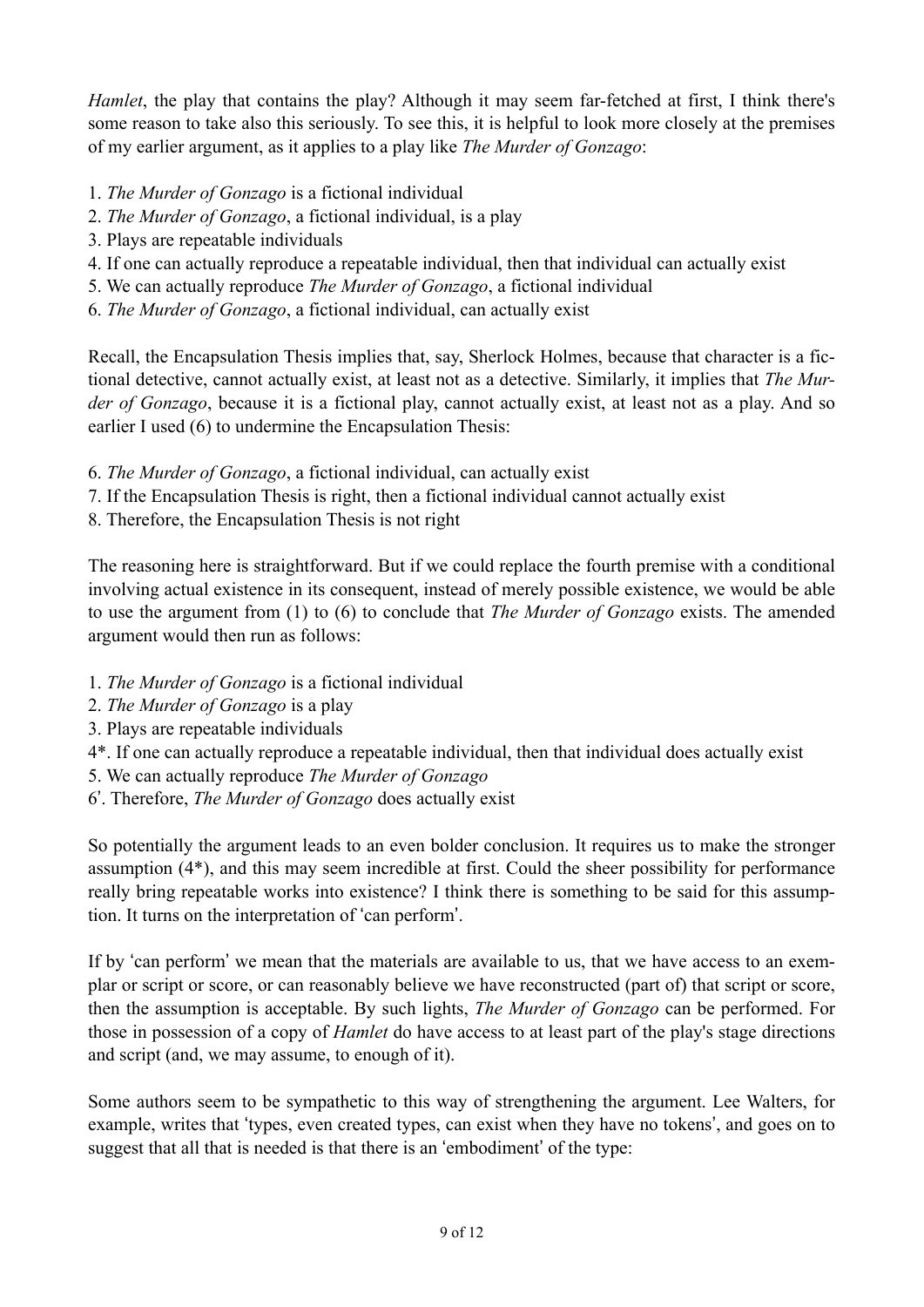It is the existence of the embodiment of a type that enables the production of (further) tokens of the type. What is important for the existence of a type is, then, the possibility of generating tokens of that type––that is, that some embodiment of the type exists. (Walters 2013:463)

An embodiment, as Walters understands it, is not itself a token, but some individual that counts as standard or rule for the generation of instances or 'tokens' of a repeatable work. As examples he mentions both pre-existing exemplars, and recipes for producing tokens of the type, such as musical scores. Embodiments can be stored in various ways: in museum storage, on film, or in human or computer memory (Walters 2013:462).

Together with Walters I think that the idea behind (4\*) captures well the persistence conditions of repeatable artworks as experts and laypeople alike conceive of them. Whether a piece of music exists or not depends on the availability of its score, regardless of whether the work in question is ever performed. Whether such a score, or a theatrical script, is accessible clearly doesn't turn on the actual existence of any token performance or staging.

If this is right, then given that Shakespeare's *Hamlet* exists, and given that Hamlet contains an embodiment of *The Murder of Gonzago,* we must conclude that *The Murder of Gonzago* already exists as a work of art.

# **6. Kripke and Gonzago's murder**

Before concluding I want to bring out how my conclusions contradict a point emphasised by Saul Kripke.

In his John Locke Lectures from 1973, Saul Kripke maintains that the characters in a fictional creation such as *Three Visions* or *The Murder of Gonzago* at best exist as *fictional fictional* characters; they are not or perhaps cannot exist as fictional characters. A fictional character, according to Kripke, is *actually* a socially constructed entity, even though such entities can *according to a story* be, say, human beings or tropical islands. Kripke's point is that Gonzago (a main character of *The Murder of Gonzago*) is only a fictional character according to the story of *Hamlet*. And so Gonzago does not actually exist as the socially constructed entity a fictional character would be, but only according to a story exists as such a socially constructed entity. He writes the following:

Only in the play *Hamlet*, or let's suppose so, is it said that there is such a play as *The Murder of Gonzago*. If so, we can say that there is no such fictional character as Gonzago. Here we are not reporting on what is in the play, because the play does say that there is such a fictional character as Gonzago. We are speaking now about the real world. There is in fact no such fictional character as Gonzago, though the play pretends that there is. There is, however, a fictional fictional character called 'Gonzago'. This is true in virtue of the existence of the play *Hamlet*. (Kripke 2013:72)

Kripke thinks that the mere fact that *Hamlet* contains a fictional play that tells us about Gonzago does not entail that Gonzago *actually* is a fictional character. Stronger, even, he seems to think the mere fact that according to *Hamlet* there is a play about Gonzago rules out that 'Gonzago' can refer to any actual fictional character. Just as there is no possible blood-guzzling creature that we call 'Dracula', Kripke thinks that there is no possible fictional character which we call 'Gonzago'.

I think that here Kripke falls prey to the kind of over-generalisation I discussed above. He assumes that because *The Murder of Gonzago* is a fictional individual, it cannot exist in the actual world. But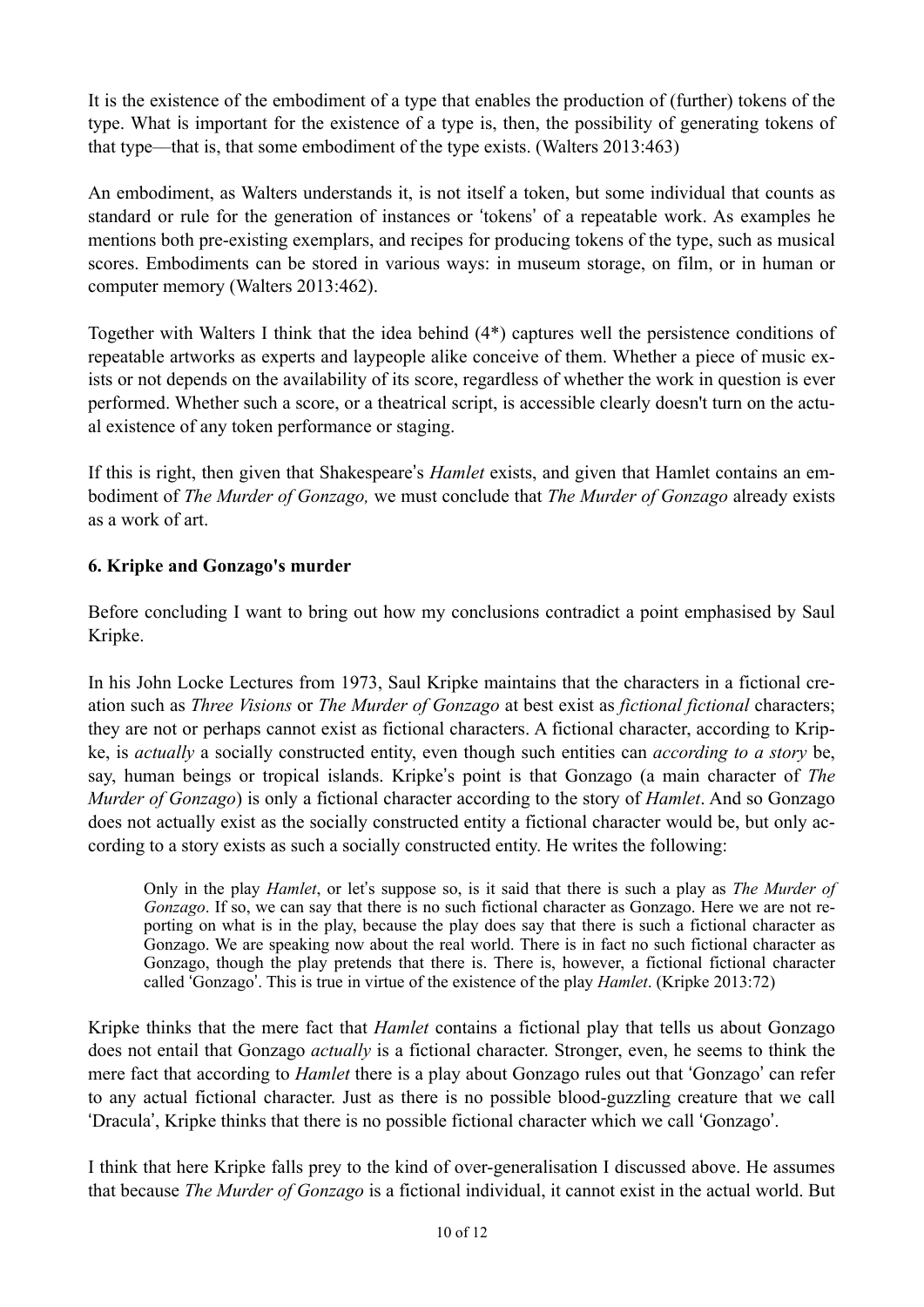as I have brought out, *The Murder of Gonzago* is not just any fictional individual. It is a repeatable. It that allows instances of it to be generated via a script and stage directions. Assuming that *Hamlet* makes that script and directions accessible to a real-world performer, *The Murder of Gonzago* surely could exist as an actual work of theatre, or, if we embrace the stronger premise (4\*), in fact already so exists.

Even by Kripke's own lights, characters of actually existing plays do themselves actually exist as fictional characters. And I suppose Kripke would agree that from this it follows that characters of possibly existing works of theatre possibly exist as fictional characters. And so, even if the existence of *Hamlet*, as a work of fiction, does not entail the actual existence of *The Murder of Gonzago*, it at least entails the possibility of that play's actual existence. This implies that there is a possible fictional character which we call 'Gonzago', contrary to what Kripke insists.

### **7. Conclusion**

I have wanted to draw attention to a specific puzzle about fictional creations. I argued that, given a plausible understanding of the nature of created types, the possibility of fictional creations has ramifications for our conception of fictional entities. Instead of being necessarily encapsulated in the world of fiction, some fictional individuals can and perhaps even do exist as real world immigrants in the actual world. The examples of such immigrants I have discussed are all allographic and repeatable fictional works of art.

Although it is difficult to draw a sharp line, it is clear that there are more potential real-world immigrants. Some of these will be marginal. Others may come to figure prominently in our lives. Think of types of artefacts first invented in works of science fiction, and only decades later assembled in real life. When people say of something that it is as if it came straight out of a story, they could in fact be right.

[maarten.steenhagen@filosofi.uu.se](mailto:maarten.steenhagen@filosofi.uu.se) March 2021